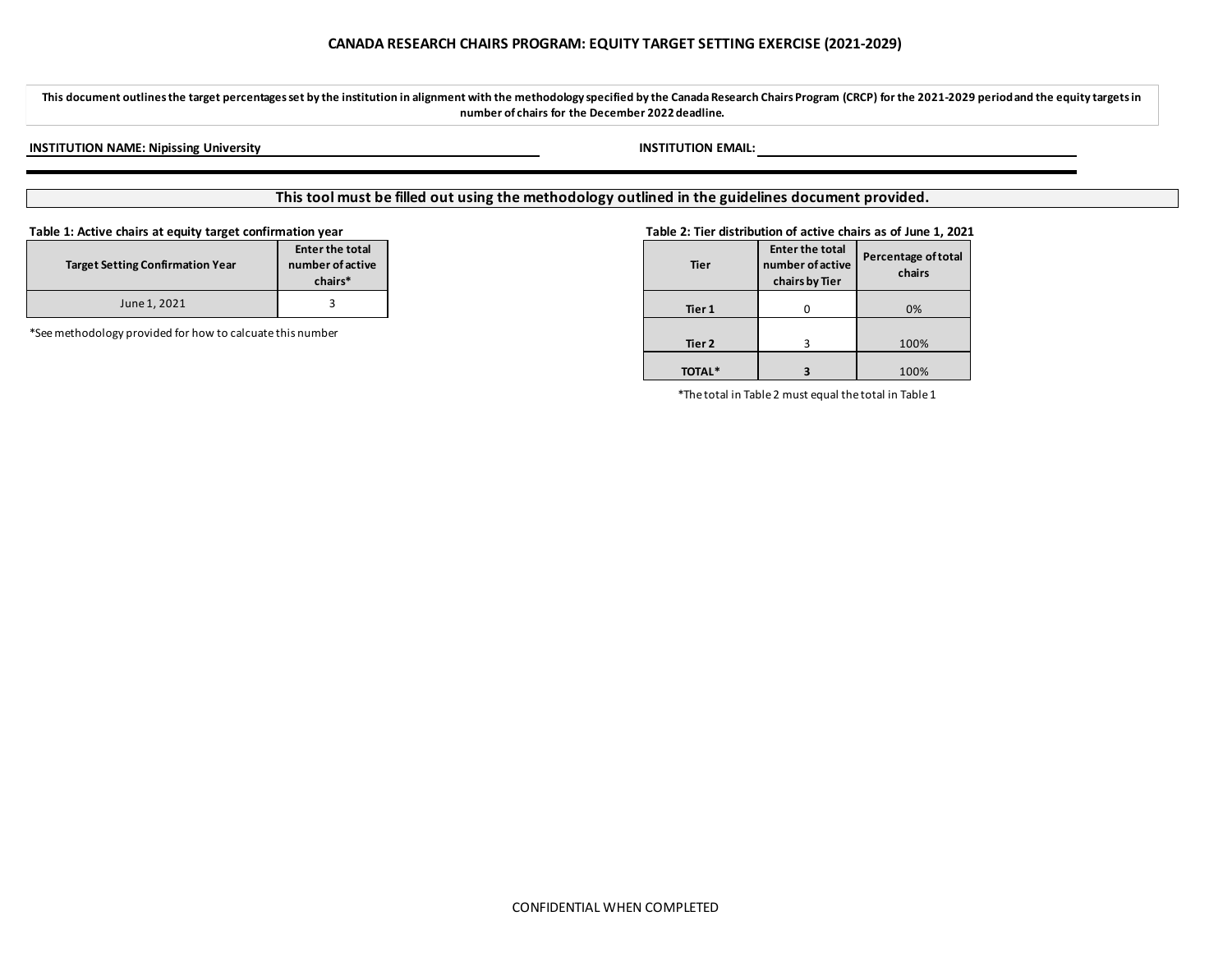# **Table 3: Current representation of individuals from the four designated groups within active chairs as of June 1, 2021**

|                                   | Indigenous Peoples   |            | Persons with disabilities |            | <b>Racialized minorities</b> |            | Women                |            |
|-----------------------------------|----------------------|------------|---------------------------|------------|------------------------------|------------|----------------------|------------|
|                                   | <b>Active Chairs</b> | Percentage | <b>Active Chairs</b>      | Percentage | <b>Active Chairs</b>         | Percentage | <b>Active Chairs</b> | Percentage |
| Representation as of June 1, 2021 | n/a                  | #VALUE!    | n/a                       | #VALUE!    | n/a                          | #VALUE!    | n/a                  | #VALUE!    |
| Total number of Tier 1            | n/a                  | #VALUE!    | n/a                       | #VALUE!    | n/a                          | #VALUE!    | n/a                  | #VALUE!    |
| Total number of Tier 2            | n/a                  | #VALUE!    | n/a                       | #VALUE!    | n/a                          | #VALUE!    | n/a                  | #VALUE!    |

Enter the data provided by the program. Table 3 is for planning and public accountability reporting purposes only (it does not populate any of the other tables in the tool). Note: If there is no representation in a designa group, an error message may appear.

### **Table 4: Equity target percentages and equity targets in number of chairs for the December 2022 deadline**

|                                        | <b>Indigenous Peoples</b>                                                          |                                                   | <b>Persons with disabilities</b>                                                   |                                               | <b>Racialized minorities</b>                                                          |                                                      | Women                                                                              |                                               |
|----------------------------------------|------------------------------------------------------------------------------------|---------------------------------------------------|------------------------------------------------------------------------------------|-----------------------------------------------|---------------------------------------------------------------------------------------|------------------------------------------------------|------------------------------------------------------------------------------------|-----------------------------------------------|
| <b>EQUITY TARGET DEADLINES</b>         | <b>ENTER target %s</b><br>from ranges<br>provided in Tab 2<br>here to set targets* | <b>Equity Target in total</b><br>number of chairs | <b>ENTER target %s</b><br>from ranges<br>provided in Tab 2<br>here to set targets* | Equity Target in<br>total number of<br>chairs | <b>ENTER target %s</b><br>from ranges<br>provided in Tab 2<br>here to set<br>targets* | <b>Equity Target in</b><br>total number of<br>chairs | <b>ENTER target %s</b><br>from ranges<br>provided in Tab 2<br>here to set targets* | Equity Target in<br>total number of<br>chairs |
| <b>DECEMBER 2022 Equity Targets</b>    | 1.50%                                                                              | N/A                                               | 4.50%                                                                              | N/A                                           | 16.00%                                                                                | N/A                                                  | 33.00%                                                                             |                                               |
| <b>DECEMBER 2025 Projected Targets</b> | 2.25%                                                                              | N/A                                               | 5.25%                                                                              | N/A                                           | 17.50%                                                                                | N/A                                                  | 37.00%                                                                             |                                               |
| <b>DECEMBER 2027 Projected Targets</b> | 3.50%                                                                              | N/A                                               | 6.25%                                                                              | N/A                                           | 19.90%                                                                                | N/A                                                  | 44.00%                                                                             |                                               |
| **DECEMBER 2029 Projected Targets      | 4.9%                                                                               | N/A                                               | 7.5%                                                                               | N/A                                           | 22.0%                                                                                 | N/A                                                  | 50.9%                                                                              |                                               |

\*The target percentages indicated in this table cannot be changed during the 2021-2029 period after the plan is submitted to the program. \*\*If this row indicates an N/A then your institution does not currently have a targe that designated group - see the methodology for details. **NOTE: If an error appears when entering the percentages, select CANCEL (not RETRY) in the POP-UP window and then return and input the percentage again.**

# **Tables 5, 6 and 7 are mandatory for Institutions with 40 or more chairs allocated only**

# **Table 5: Equity targets by Tier 1 and Tier 2 in percentages**

| <b>DEADLINE YEAR</b>                    | Indigenous Peoples |          | <b>Persons with Disabilities</b> |          | <b>Racialized Minorities</b> |          | Women    |          |
|-----------------------------------------|--------------------|----------|----------------------------------|----------|------------------------------|----------|----------|----------|
|                                         | Tier 1 %           | Tier 2 % | Tier 1%                          | Tier 2 % | Tier 1 %                     | Tier 2 % | Tier 1 % | Tier 2 % |
| DECEMBER 2022 Equity Targets by Tier    |                    |          |                                  |          |                              |          |          |          |
| DECEMBER 2025 Projected Targets by Tier |                    |          |                                  |          |                              |          |          |          |
| DECEMBER 2027 Projected Targets by Tier |                    |          |                                  |          |                              |          |          |          |
| DECEMBER 2029 Projected Targets by Tier | 4.9%               | 4.9%     | 7.5%                             | 7.5%     | 22.0%                        | 22.0%    | 50.9%    | 50.9%    |

Table 5 is automatically populated by the target percentages set by your institution in Table 4.

#### **Table 6: Equity targets by Tier 1 and Tier 2 in number of chairs**

| <b>DEADLINE YEAR</b>                   | Indigenous Peoples |           | Persons with disabilities |           | Racialized minorities |           | Women   |         |
|----------------------------------------|--------------------|-----------|---------------------------|-----------|-----------------------|-----------|---------|---------|
|                                        | Tier $1#$          | Tier $2#$ | Tier $1#$                 | Tier $2#$ | Tier 1#               | Tier $2#$ | Tier 1# | Tier 2# |
| <b>DECEMBER 2022 Equity Targets</b>    | #VALUE!            | #VALUE!   | #VALUE!                   | #VALUE!   | #VALUE!               | #VALUE!   | #VALUE! | #VALUE! |
| <b>DECEMBER 2025 Projected Targets</b> | #VALUE!            | #VALUE!   | #VALUE!                   | #VALUE!   | #VALUE!               | #VALUE!   | #VALUE! | #VALUE! |
| DECEMBER 2027 Projected Targets        | #VALUE!            | #VALUE!   | #VALUE!                   | #VALUE!   | #VALUE!               | #VALUE!   | #VALUE! | #VALUE! |
| DECEMBER 2029 Projected Targets        | 0.0                | 0.2       | 0.0                       | 0.3       | 0.0                   |           | 0.0     | 1.6     |

Table 6 is automatically populated and reflects the number of chairs by Tier using the percentages in Table 5 in decimals. See Table 7 below for the next step.

### CONFIDENTIAL WHEN COMPLETED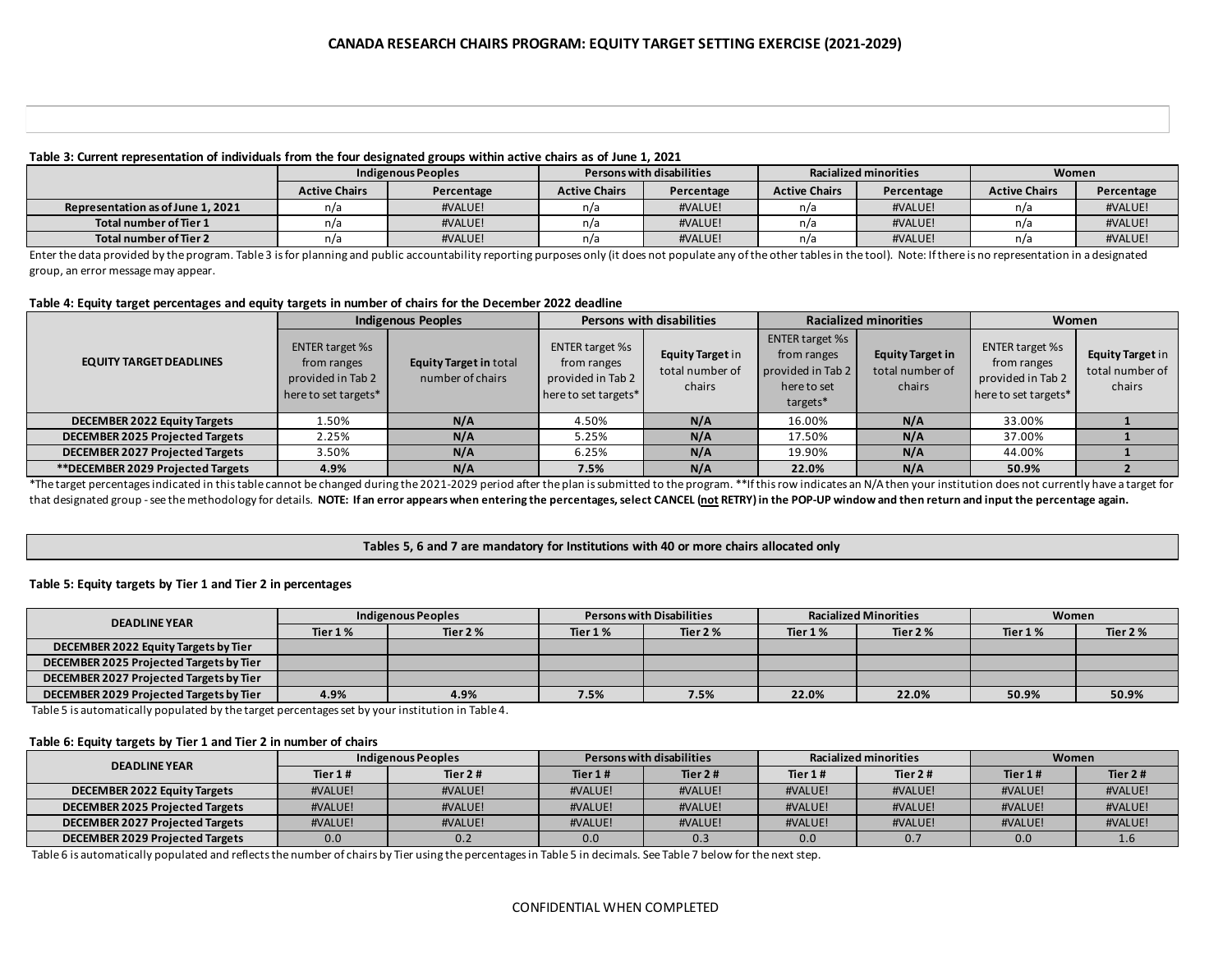# **CANADA RESEARCH CHAIRS PROGRAM: EQUITY TARGET SETTING EXERCISE (2021-2029)**

| <b>DEADLINE YEAR</b>                   | Indigenous Peoples |         | Persons with disabilities |            | <b>Racialized minorities</b> |           | Women   |         |
|----------------------------------------|--------------------|---------|---------------------------|------------|------------------------------|-----------|---------|---------|
|                                        | Tier $1#$          | Tier 2# | Tier 1#                   | Tier 2 $#$ | Tier 1#                      | Tier $2#$ | Tier 1# | Tier 2# |
| <b>DECEMBER 2022 Equity Targets</b>    |                    |         |                           |            |                              |           |         |         |
| <b>DECEMBER 2025 Projected Targets</b> |                    |         |                           |            |                              |           |         |         |
| <b>DECEMBER 2027 Projected Targets</b> |                    |         |                           |            |                              |           |         |         |
| <b>DECEMBER 2029 Projected Targets</b> |                    |         |                           |            |                              |           |         |         |

### **Table 7: Equity Targets by Tier 1 and Tier 2 in total number of chairs for the December 2022 deadline and projected targets for future deadlines**

Using the numbers provided in Table 6, round the target numbers to the nearest whole number (no decimals) for Tier 1s. The tool will automatically calculate the corresponding Tier 2 targets. The tool will ensure that the T Tier 1 and Tier 2 targets equal the total equity targets in Table 4. Enter '0 'if there is no target set for Tier 1s (i.e. cells must not be left blank). If a negative number appears in the table (e.g., -2), revise the num 1 column (a negative number means that the number entered in the Tier 1 cell is too high). In some cases the two numbers shown for Tier 1 and Tier 2 in Table 6 may add up to a higher number than the total targets per group Table 4, due to rounding constraints (this is resolved by rounding the numbers in Table 7).